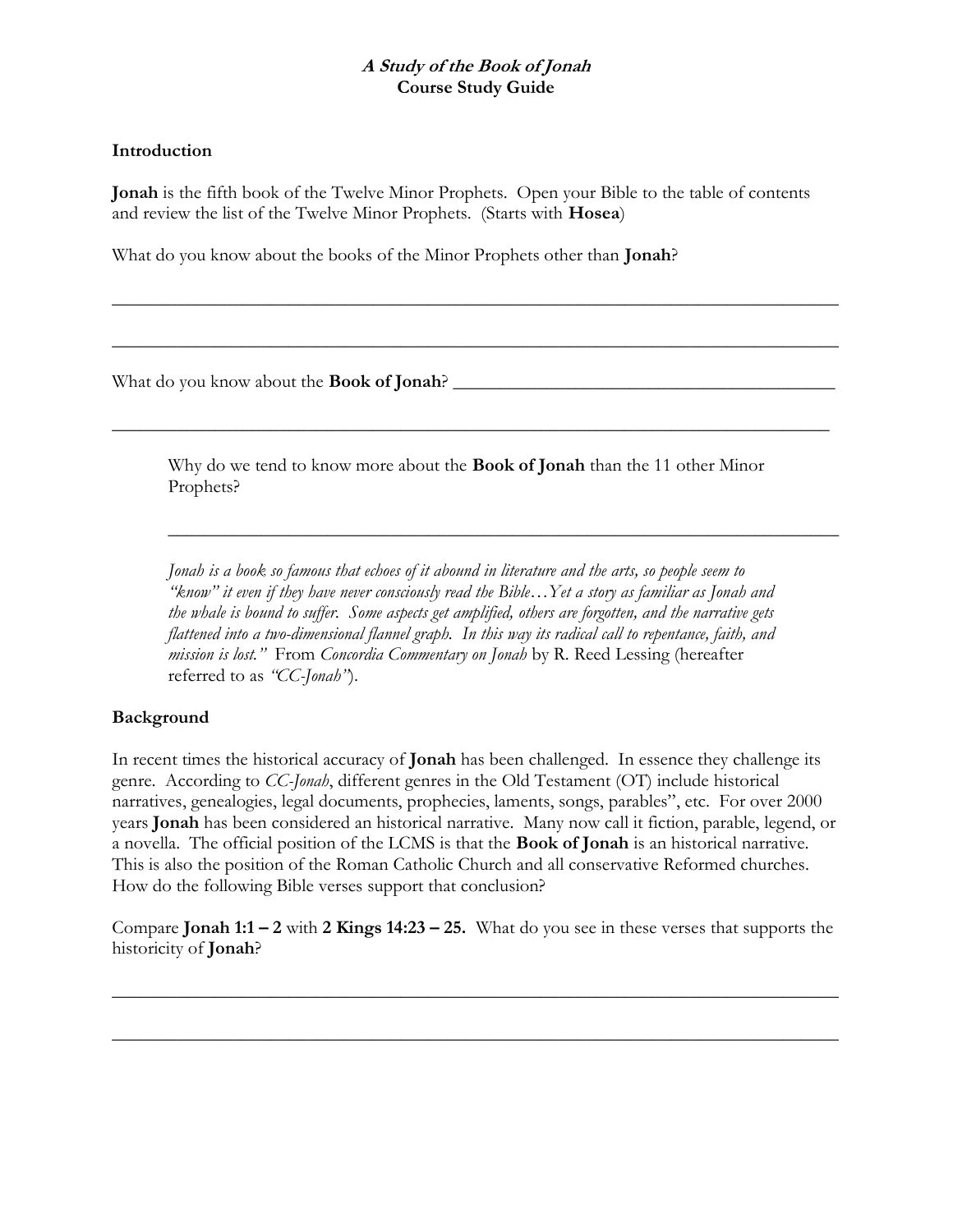What evidence do we see in **Matthew 12:38 – 42** that support Jonah being an historical narrative. (Luke  $11:29 - 32$  is a correlating text)

 $\overline{\phantom{a}}$  , and the set of the set of the set of the set of the set of the set of the set of the set of the set of the set of the set of the set of the set of the set of the set of the set of the set of the set of the s

 $\overline{\phantom{a}}$  , and the set of the set of the set of the set of the set of the set of the set of the set of the set of the set of the set of the set of the set of the set of the set of the set of the set of the set of the s

 $\overline{\phantom{a}}$  , and the set of the set of the set of the set of the set of the set of the set of the set of the set of the set of the set of the set of the set of the set of the set of the set of the set of the set of the s

Once again look at 2 Kings 14:23 – 25 and compare it to Luke 11:31 – 32. What do these verses say about the stature of Jonah?

 $\overline{\phantom{a}}$  , and the set of the set of the set of the set of the set of the set of the set of the set of the set of the set of the set of the set of the set of the set of the set of the set of the set of the set of the s

The author and exact date of writing of **Jonah** are unknown. *CC-Jonah* states,

"…Jonah's mission to Nineveh can be dated within the historical context of the eighth century BC, but the text does not contain any specific details regarding the book's author or date of writing. As it stands, the narrative of Jonah is an anonymous and undated work. Hence, although the events described pertain the eighth century BC, it is possible that the book itself may have been composed later. However, the evidence points to a preexilic and not a postexilic date of writing, and it is not impossible that the narrator was Jonah himself."

Jonah's inclusion in the Canon of the OT with the other Minor Prophets points to an earlier writing than some of the later books including the books of Daniel and Chronicles. Many linguistic characteristics regarding the Hebrew used in **Jonah** also point to a pre-exile time period for the writing. At the very least, there is almost universal agreement that **Jonah** could not have been written after the third century B.C. because of a reference in the Deuterocanonical Book, Sirach, which was written at that time.

Where does the person of Jonah fit into the history of Israel/Judah? When we read 2 Kings 14:23 – 25 we learned that Jonah lived during the reign of Jeroboam son of Jehoash in Israel and Amaziah the King of Judah. Let's review when this was in relation to Old Testament and world history.

 $\overline{\phantom{a}}$  , and the set of the set of the set of the set of the set of the set of the set of the set of the set of the set of the set of the set of the set of the set of the set of the set of the set of the set of the s

One tradition holds that Jonah was the son of the widow of Zarephath raised from the dead by Elijah in 1 Kings 17:17 – 24. Another tradition or possibility is that Jonah was protégé of Elisha mentioned in See  $2$  Kings  $2:3 - 7$ . Considering the timeline, which is more plausible?

 $\overline{\phantom{a}}$  , and the contract of the contract of the contract of the contract of the contract of the contract of the contract of the contract of the contract of the contract of the contract of the contract of the contrac

As we go forward examining the Book of Jonah keep in mind who Jonah was and how we are like Jonah. Also, look for examples of irony. CC-Jonah states:

"**Jonah** is a highly sophisticated literary masterpiece that fits the genre of historical narrative. The structure and use of key words convey numerous ironies that are intended to satirize **Jonah**, and those like him, who seek to limit the grace of God to themselves and who resent the God of Israel extending salvation to all – even Gentiles – through faith."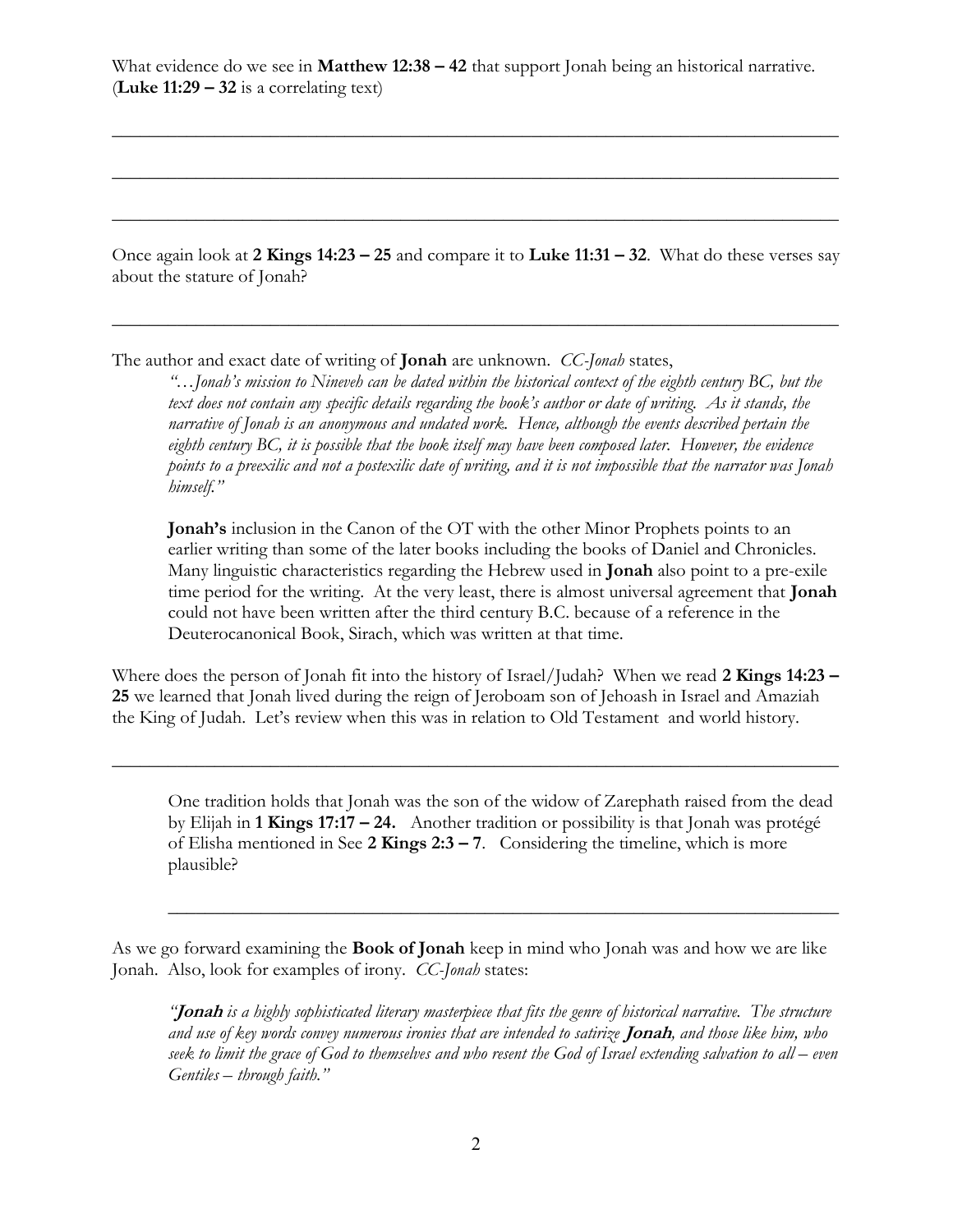#### An Examination of the Biblical text

### Let's read **Jonah 1:1 – 3**

What are we told about Nineveh in these verses? \_\_\_\_\_\_\_\_\_\_\_\_\_\_\_\_\_\_\_\_\_\_\_\_\_\_\_\_\_\_\_\_\_

Nineveh is referenced many times in the Bible. Today it is the site of Mosul in Iraq. What do we learn about Nineveh in Genesis 10:1, 6 – 12?

 $\overline{\phantom{a}}$  , and the contract of the contract of the contract of the contract of the contract of the contract of the contract of the contract of the contract of the contract of the contract of the contract of the contrac

 $\overline{\phantom{a}}$  , and the contract of the contract of the contract of the contract of the contract of the contract of the contract of the contract of the contract of the contract of the contract of the contract of the contrac

 $\overline{\phantom{a}}$  , and the contract of the contract of the contract of the contract of the contract of the contract of the contract of the contract of the contract of the contract of the contract of the contract of the contrac

Let's take a look at a map showing the Assyrian Empire during the time period of Jonah when Nineveh was its capital. Note the extent of their Kingdom and their threat to Israel. We will examine this in more detail later.

We are not initially told why Jonah ran away from the call of the Lord. If God called you to go and preach against the people of a "great" and "evil" city what would be your reaction?

 $\overline{\phantom{a}}$  , and the contract of the contract of the contract of the contract of the contract of the contract of the contract of the contract of the contract of the contract of the contract of the contract of the contrac

 $\overline{\phantom{a}}$  , and the contract of the contract of the contract of the contract of the contract of the contract of the contract of the contract of the contract of the contract of the contract of the contract of the contrac

 $\overline{\phantom{a}}$  , and the contract of the contract of the contract of the contract of the contract of the contract of the contract of the contract of the contract of the contract of the contract of the contract of the contrac

 $\overline{\phantom{a}}$  , and the contract of the contract of the contract of the contract of the contract of the contract of the contract of the contract of the contract of the contract of the contract of the contract of the contrac

Let's jump ahead and read **Jonah 3:3 – 5, 10 – 4:3**. Why did Jonah originally flee to Tarshish?

The fact that Jonah feared that God would relent and not destroy Nineveh indicates that Jonah had intimate knowledge of God's ways and character. However, what did he not understand about the true nature of the Law and Gospel?

 $\overline{\phantom{a}}$  , and the contract of the contract of the contract of the contract of the contract of the contract of the contract of the contract of the contract of the contract of the contract of the contract of the contrac

 $\overline{\phantom{a}}$  , and the contract of the contract of the contract of the contract of the contract of the contract of the contract of the contract of the contract of the contract of the contract of the contract of the contrac

What does this say about Jonah's attitude toward the Ninevites and how are we just like him?

 $\frac{1}{2}$  ,  $\frac{1}{2}$  ,  $\frac{1}{2}$  ,  $\frac{1}{2}$  ,  $\frac{1}{2}$  ,  $\frac{1}{2}$  ,  $\frac{1}{2}$  ,  $\frac{1}{2}$  ,  $\frac{1}{2}$  ,  $\frac{1}{2}$  ,  $\frac{1}{2}$  ,  $\frac{1}{2}$  ,  $\frac{1}{2}$  ,  $\frac{1}{2}$  ,  $\frac{1}{2}$  ,  $\frac{1}{2}$  ,  $\frac{1}{2}$  ,  $\frac{1}{2}$  ,  $\frac{1$ 

Dr. Timothy Keller, a prominent Presbyterian Christian apologist and minister, states that Jonah fleeing from God and God "chasing" after Jonah are good metaphors of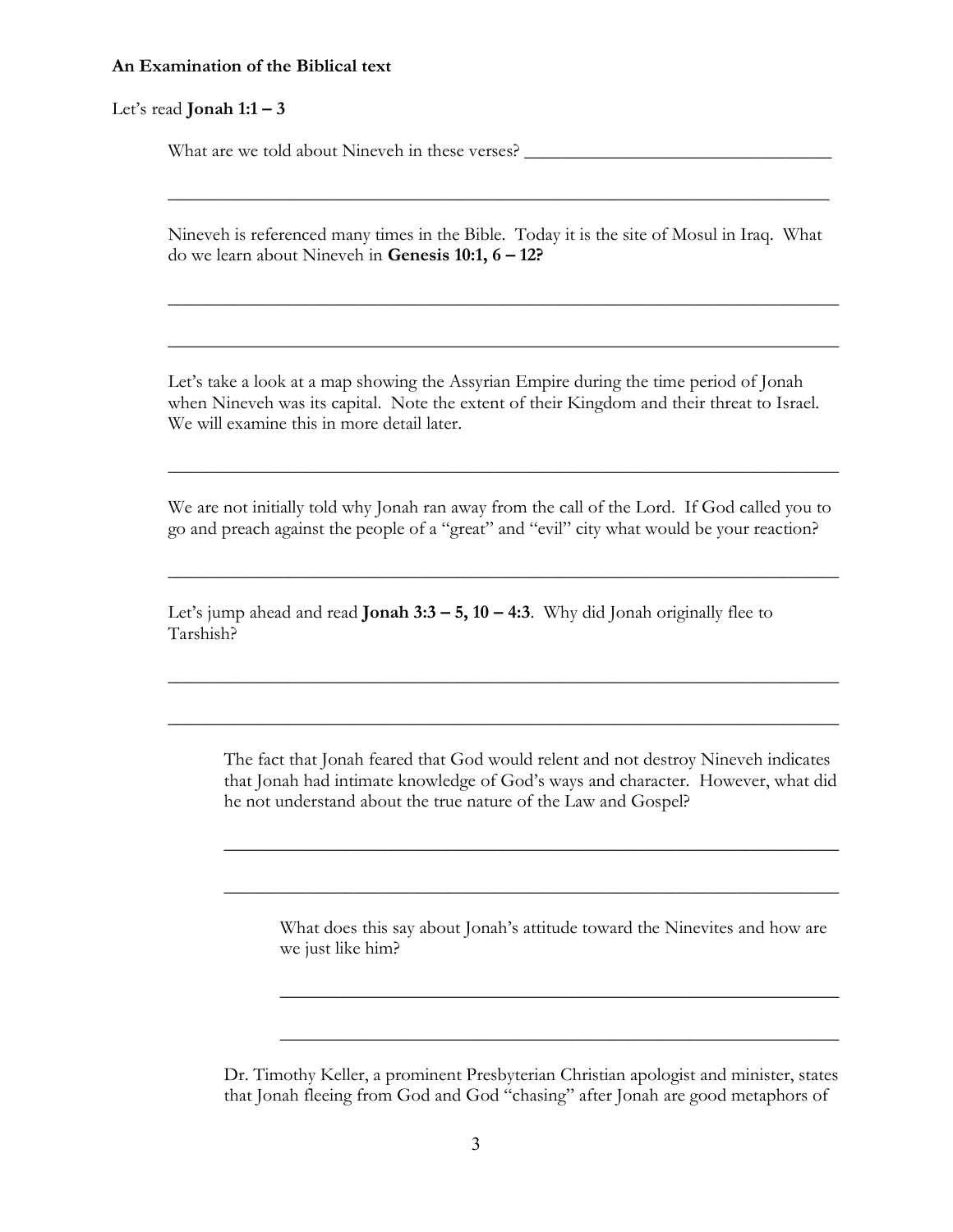Sin and Gospel. He states that we all hide or flee from God and that until we, as Christians, acknowledge that our nature is to be a "fugitive" from God we cannot take the first steps toward God. What do you think of those statements and how do we flee or hide from God?

 $\overline{\phantom{a}}$  , and the contract of the contract of the contract of the contract of the contract of the contract of the contract of the contract of the contract of the contract of the contract of the contract of the contrac

 $\overline{\phantom{a}}$  , and the contract of the contract of the contract of the contract of the contract of the contract of the contract of the contract of the contract of the contract of the contract of the contract of the contrac

Verse 3 uses a literary form called a chiastic structure or chiasm to make a theological point. Wikipedia defines a chiasm as:

"…a literary structure used in the Torah, the Bible, as well as in other (older) texts. Concepts or ideas are placed in a special symmetric order or pattern in a chiastic structure to emphasize them.

For example, suppose that the first topic in a text is labeled by  $A$ , the second topic is labeled by  $B$ and the third topic is labeled by C. If the topics in the text appear in the order  $ABC...CBA$  so that the first concept that comes up is also the last, the second is the second to last, and so on, the text is said to have a chiastic structure.

 $CC$  – Jonah explains the chiastic structure of **Jonah 1:3** as a "ABCDCBA" pattern defined as follows:

A But Jonah arose to flee to flee to Tarshish away from the presence of Yahweh

B He went down to Joppa

C and found a ship

D going to Tarshish

C He paid its price

#### B and boarded it

### A to with them to Tarshish away from the presence of Yahweh

Why do we care about this literary style in this verse? Note the beginning and end of the chiasm. What is at the beginning and end of the chiasm and what is the significance? (Hint: It is an irony.)

 $\overline{\phantom{a}}$  , and the contract of the contract of the contract of the contract of the contract of the contract of the contract of the contract of the contract of the contract of the contract of the contract of the contrac

### Read Jonah 1:4 – 17.

How is God working differently in verse four from verse one and how has control shifted between God and Jonah?

 $\overline{\phantom{a}}$  , and the contract of the contract of the contract of the contract of the contract of the contract of the contract of the contract of the contract of the contract of the contract of the contract of the contrac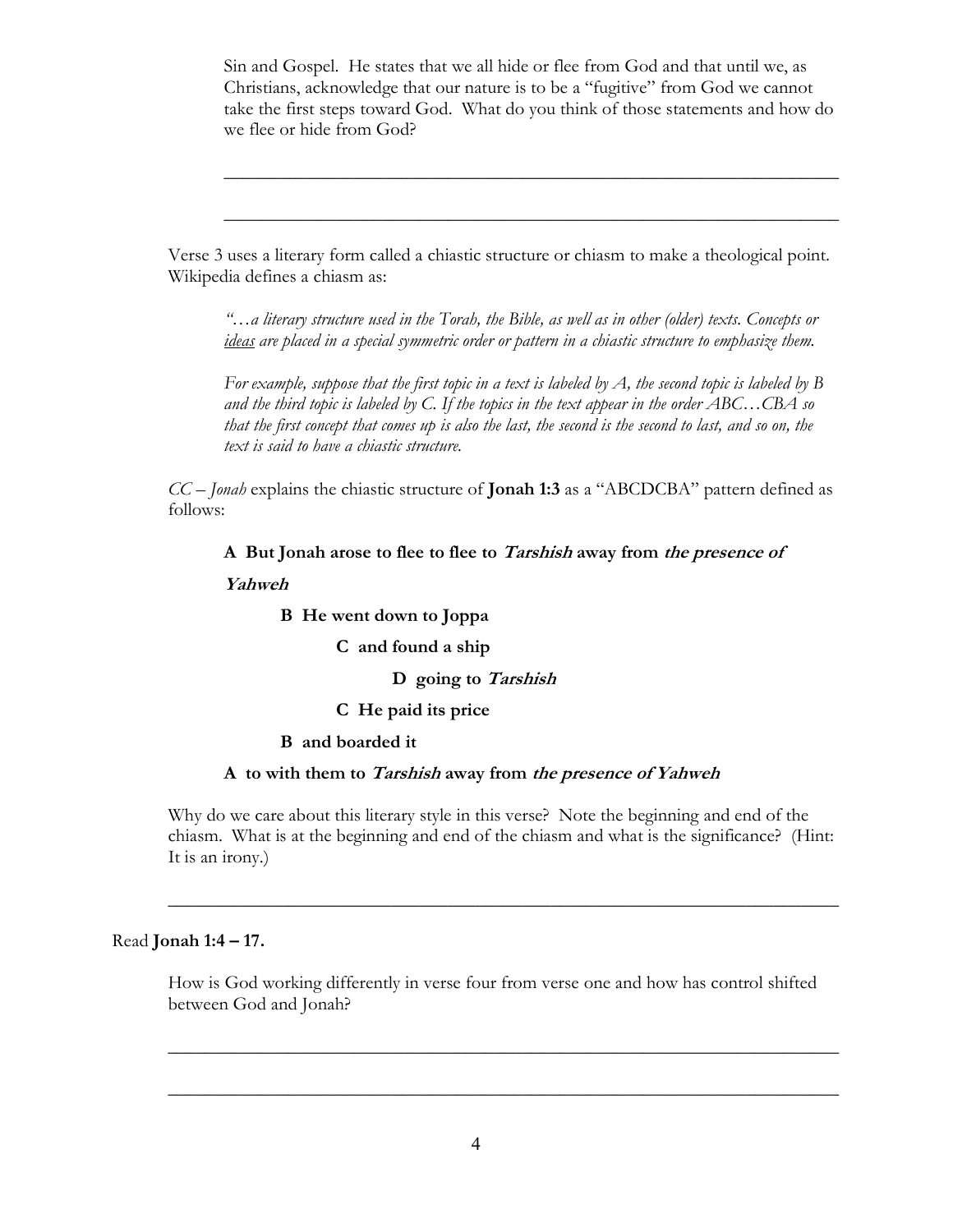God initially directed Jonah to go to Nineveh through His revealed Word. Now God sends a storm to get Jonah literally turned around. Dr. Keller points out that the storm not only was impacting the sailors and threatening their lives but also any other ships in the area. In essence, they constitute "innocent" collateral damage. Similarly, we have storms in our lives – some direct, some indirect.

How should we relate the storms of life? Compare this with Hebrews 12:7 – 11.

How do we deal with this concept of being impacted by the indirect storms in other people's lives? What is our reassurance?

 $\overline{\phantom{a}}$  , and the contract of the contract of the contract of the contract of the contract of the contract of the contract of the contract of the contract of the contract of the contract of the contract of the contrac

 $\overline{\phantom{a}}$  , and the contract of the contract of the contract of the contract of the contract of the contract of the contract of the contract of the contract of the contract of the contract of the contract of the contrac

 $\overline{\phantom{a}}$  , and the contract of the contract of the contract of the contract of the contract of the contract of the contract of the contract of the contract of the contract of the contract of the contract of the contrac

 $\overline{\phantom{a}}$  , and the contract of the contract of the contract of the contract of the contract of the contract of the contract of the contract of the contract of the contract of the contract of the contract of the contrac

 $\overline{\phantom{a}}$  , and the contract of the contract of the contract of the contract of the contract of the contract of the contract of the contract of the contract of the contract of the contract of the contract of the contrac

 $\overline{\phantom{a}}$  , and the contract of the contract of the contract of the contract of the contract of the contract of the contract of the contract of the contract of the contract of the contract of the contract of the contrac

How does Satan want us to interpret the storms in our life?

What do you make of Jonah being sound asleep, deep in the cargo hold of the boat during a raging storm?

 $\overline{\phantom{a}}$  , and the contract of the contract of the contract of the contract of the contract of the contract of the contract of the contract of the contract of the contract of the contract of the contract of the contrac

 $\overline{\phantom{a}}$  , and the contract of the contract of the contract of the contract of the contract of the contract of the contract of the contract of the contract of the contract of the contract of the contract of the contrac

How are we like Jonah, "asleep", as a church body, congregation, and as individuals within the storms in the world around us?

 $\overline{\phantom{a}}$  , and the contract of the contract of the contract of the contract of the contract of the contract of the contract of the contract of the contract of the contract of the contract of the contract of the contrac

 $\overline{\phantom{a}}$  , and the contract of the contract of the contract of the contract of the contract of the contract of the contract of the contract of the contract of the contract of the contract of the contract of the contrac

CC-Jonah's comment on verse seven is interesting about the perspective of the sailors:

"It is safe to assume that the mariners would not have set sail on such a voyage had there been a hint of bad weather. They assume the unexpected storm has a supernatural cause and investigate who must have offended the divine. Someone's sin has to be responsible for this calamity! To the ancient mind, storms were not the products of impersonal meteorological forces but were directed to specific ends by specific wills. If the person at fault is found and dealt with, the danger may pass."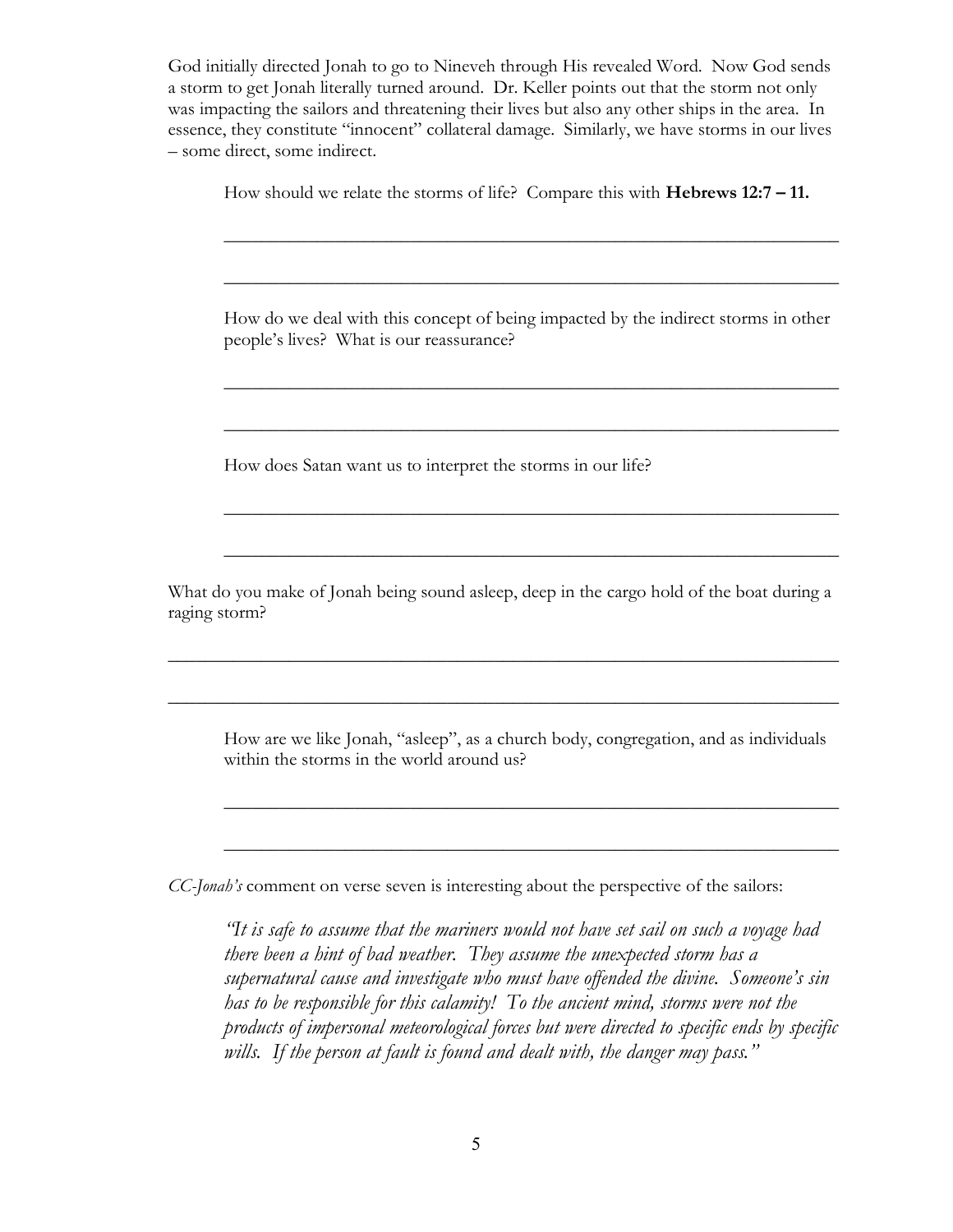Dr. Keller calls the sailors' prayers "Prayers of terror" because the sailors are not only fearful of dying they are fearful of their gods. How do we do the same? How are our prayers different?

 $\overline{\phantom{a}}$  , and the contract of the contract of the contract of the contract of the contract of the contract of the contract of the contract of the contract of the contract of the contract of the contract of the contrac

 $\overline{\phantom{a}}$  , and the contract of the contract of the contract of the contract of the contract of the contract of the contract of the contract of the contract of the contract of the contract of the contract of the contrac

 $\overline{\phantom{a}}$  , and the contract of the contract of the contract of the contract of the contract of the contract of the contract of the contract of the contract of the contract of the contract of the contract of the contrac

 $\overline{\phantom{a}}$  , and the contract of the contract of the contract of the contract of the contract of the contract of the contract of the contract of the contract of the contract of the contract of the contract of the contrac

 $\overline{\phantom{a}}$  , and the contract of the contract of the contract of the contract of the contract of the contract of the contract of the contract of the contract of the contract of the contract of the contract of the contrac

Look again at verse nine. How would you describe Jonah's statement about the Lord?

What do you think of Jonah's "confession" in general? What do you think his attitude is?

Commentators have postulated at least three possible motives for Jonah telling the sailors to throw him overboard. What do you think are the reasons?

 $\overline{\phantom{a}}$  , and the contract of the contract of the contract of the contract of the contract of the contract of the contract of the contract of the contract of the contract of the contract of the contract of the contrac

 $\overline{\phantom{a}}$  , and the contract of the contract of the contract of the contract of the contract of the contract of the contract of the contract of the contract of the contract of the contract of the contract of the contrac

 $\overline{\phantom{a}}$  , and the contract of the contract of the contract of the contract of the contract of the contract of the contract of the contract of the contract of the contract of the contract of the contract of the contrac

How did Jonah know that it would calm the sea if he were thrown overboard?

Considering Jonah's confession and his knowledge of God's will that it was necessary for him to be thrown overboard to calm the storm, what does this tell you about Jonah's longevity as a prophet and what warning and hope does that give us?  $\circledcirc$ 

 $\overline{\phantom{a}}$  , and the contract of the contract of the contract of the contract of the contract of the contract of the contract of the contract of the contract of the contract of the contract of the contract of the contrac

 $\overline{\phantom{a}}$  , and the contract of the contract of the contract of the contract of the contract of the contract of the contract of the contract of the contract of the contract of the contract of the contract of the contrac

Why don't you think Jonah didn't just climb overboard and cast himself into the sea?

Why do you think the sailor's worked so hard to not throw Jonah overboard? How do you think you would have reacted?

 $\overline{\phantom{a}}$  , and the contract of the contract of the contract of the contract of the contract of the contract of the contract of the contract of the contract of the contract of the contract of the contract of the contrac

 $\overline{\phantom{a}}$  , and the contract of the contract of the contract of the contract of the contract of the contract of the contract of the contract of the contract of the contract of the contract of the contract of the contrac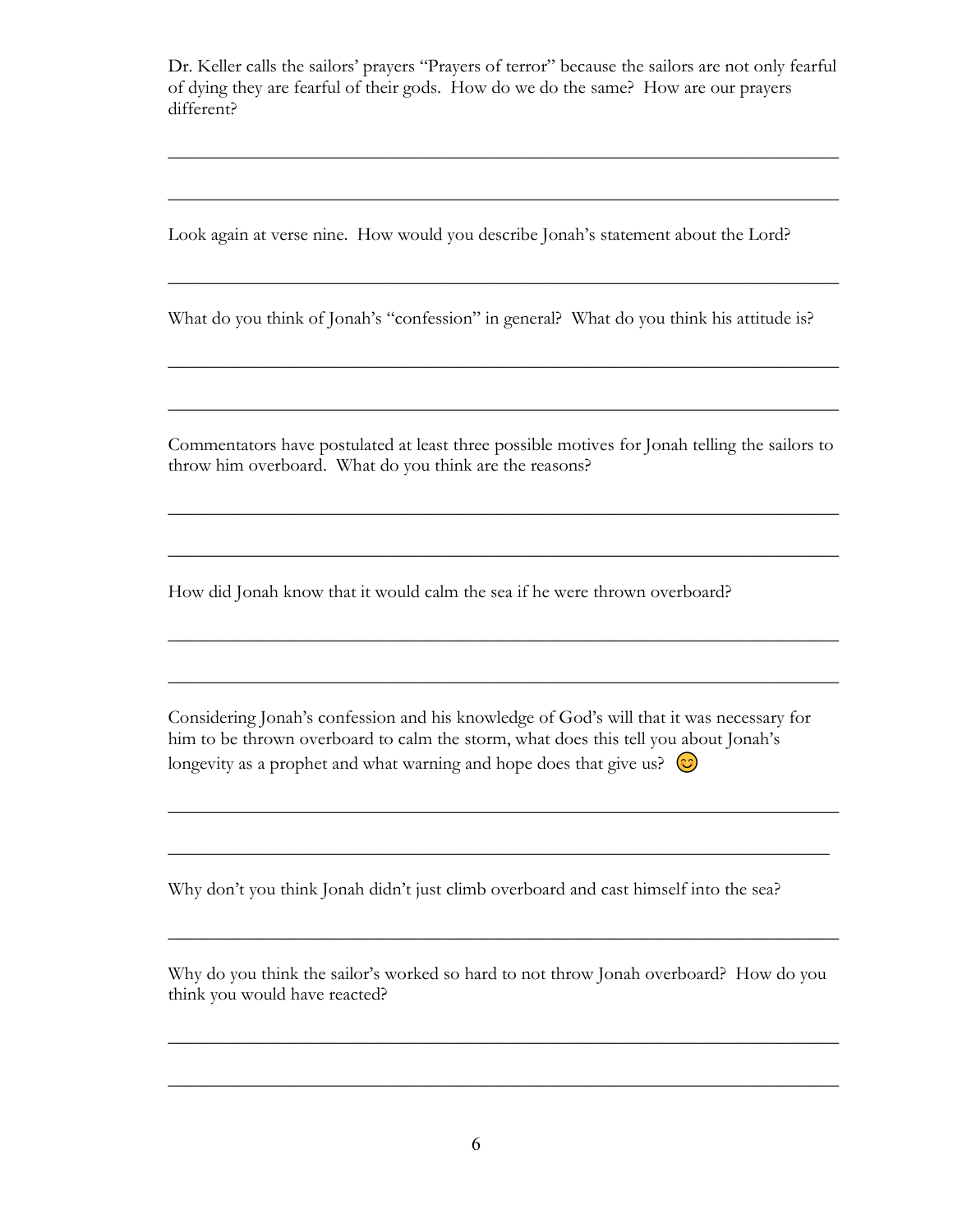What is the difference between the sailor's prayers in verse 5 compared to verses  $14 - 16$  and what do you think accounts for this difference and how has God used this storm for good for all, even the pagan sailors?

 $\overline{\phantom{a}}$  , and the contract of the contract of the contract of the contract of the contract of the contract of the contract of the contract of the contract of the contract of the contract of the contract of the contrac

 $\overline{\phantom{a}}$  , and the contract of the contract of the contract of the contract of the contract of the contract of the contract of the contract of the contract of the contract of the contract of the contract of the contrac

 $\overline{\phantom{a}}$  , and the contract of the contract of the contract of the contract of the contract of the contract of the contract of the contract of the contract of the contract of the contract of the contract of the contrac

What lesson(s) is (are) there for us in our witness to those around us?

Dr. Lessing in *CC-Jonah* points out that the only two named individuals in the **Book of** Jonah are God (Yahweh) and Jonah. Jonah is about Jonah and his relationship to God and vice versa. Similarly, the purpose of the Book is to show how we are like Jonah and point us to Christ. How are we like Jonah in these verses?

 $\overline{\phantom{a}}$  , and the contract of the contract of the contract of the contract of the contract of the contract of the contract of the contract of the contract of the contract of the contract of the contract of the contrac

 $\overline{\phantom{a}}$  , and the contract of the contract of the contract of the contract of the contract of the contract of the contract of the contract of the contract of the contract of the contract of the contract of the contrac

 $\overline{\phantom{a}}$  , and the contract of the contract of the contract of the contract of the contract of the contract of the contract of the contract of the contract of the contract of the contract of the contract of the contrac

 $\overline{\phantom{a}}$  , and the contract of the contract of the contract of the contract of the contract of the contract of the contract of the contract of the contract of the contract of the contract of the contract of the contrac

How is Jesus like Jonah in these verses?

Dr. Lessing in the *Concordia Commentary (CC-Jonah)* also points out the following:

Jonah 1:6 introduces the first of twelve questions asked throughout the narrative. In 1:6 the captain questions Jonah. The sailors will interrogate him with six questions in 1:8, 10-11. The king of Nineveh asks a rhetorical question in 3:9. In the final chapter, Jonah puts an angry question to Yahweh (4:2), who addresses three questions to Jonah (4:4, 9, 11). The use of questions is especially characteristic of Wisdom literature. The aim of such questions is to teach the readers. Since ten of the twelve questions are directed toward Jonah, the narrator is subtly placing us, the readers, in Jonah's position. We will watch the narrator do this in a not-so-subtle way in 4:10- 11. Thus the questions put to Jonah are also asked of us. They are designed to lead us to the same repentance and renewed faith that Jonah needs.

We have already discussed the first question to Jonah in verse six. How do the other questions in this section apply to us?

 $\overline{\phantom{a}}$  , and the contract of the contract of the contract of the contract of the contract of the contract of the contract of the contract of the contract of the contract of the contract of the contract of the contrac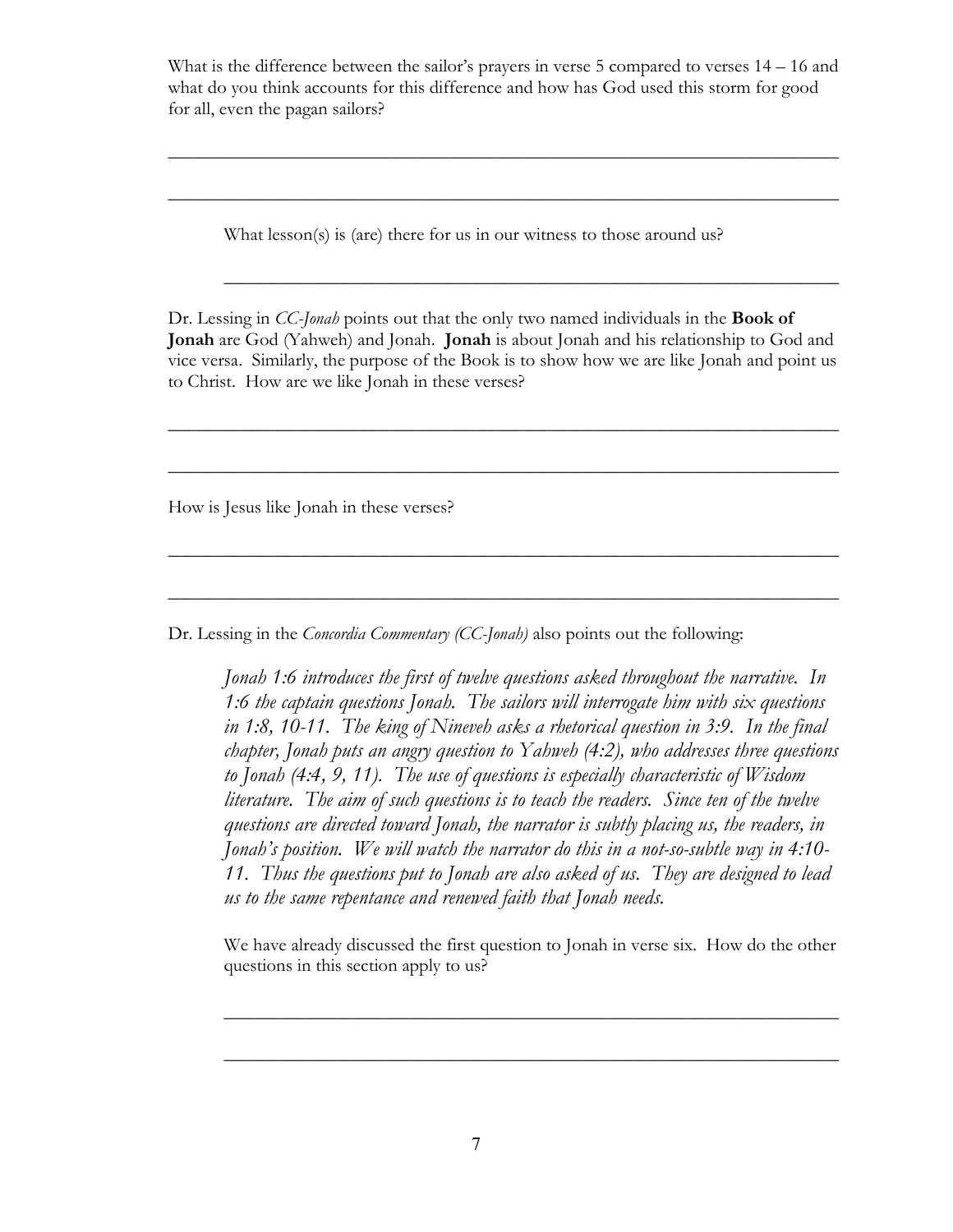It is important to better understand Jonah's mindset at the time he was swallowed by the fish. This is given to us in Chapter 2. Some ancient texts have Jonah 1:17 included with chapter 2. In order to get the full perspective of God's provision of the great fish and its impact on Jonah, let's include Jonah 1:17 and read **Jonah 1:17 – Jonah 2:10**.

While most of **Jonah** is an Historical Narrative, we see a switch to what type of Biblical literature in Jonah 2:2 – 9?

Note the many similarities between the Song of Jonah and the Book of Psalms in the following comparisons. (Note: there are several other comparisons besides those listed.)

 $\overline{\phantom{a}}$  , and the contract of the contract of the contract of the contract of the contract of the contract of the contract of the contract of the contract of the contract of the contract of the contract of the contrac

 $\overline{\phantom{a}}$  , and the contract of the contract of the contract of the contract of the contract of the contract of the contract of the contract of the contract of the contract of the contract of the contract of the contrac

Jonah 2:2 vs Psalm 18:6

Jonah 2:2 He said: "In my distress I called to the Lord, and he answered me. From the depths of the grave I called for help, and you listened to my cry. NIV

Psalms 18:6 6 In my distress I called to the Lord; I cried to my God for help. From his temple he heard my voice; my cry came before him, into his ears. NIV

Jonah 2:3 vs Psalm 42:7

Jonah 2:3 You hurled me into the deep, into the very heart of the seas, and the currents swirled about me; all your waves and breakers swept over me. NIV

Psalms 42:7 Deep calls to deep in the roar of your waterfalls; all your waves and breakers have swept over me. NIV

Jonah 2:4 vs Psalm 5:7

Jonah 2:4 I said, 'I have been banished from your sight; yet I will look again toward your holy temple.' NIV

Psalms 5:7 7 But I, by your great mercy, will come into your house; in reverence will I bow down toward your holy temple. NIV

Based on these and other similarities between the *Song of Jonah* and the **Book of** Psalms, what does this tell us about Jonah's thinking when he thought he was going to drown in the sea and what example, or lesson is there for us?

 $\overline{\phantom{a}}$  , and the contract of the contract of the contract of the contract of the contract of the contract of the contract of the contract of the contract of the contract of the contract of the contract of the contrac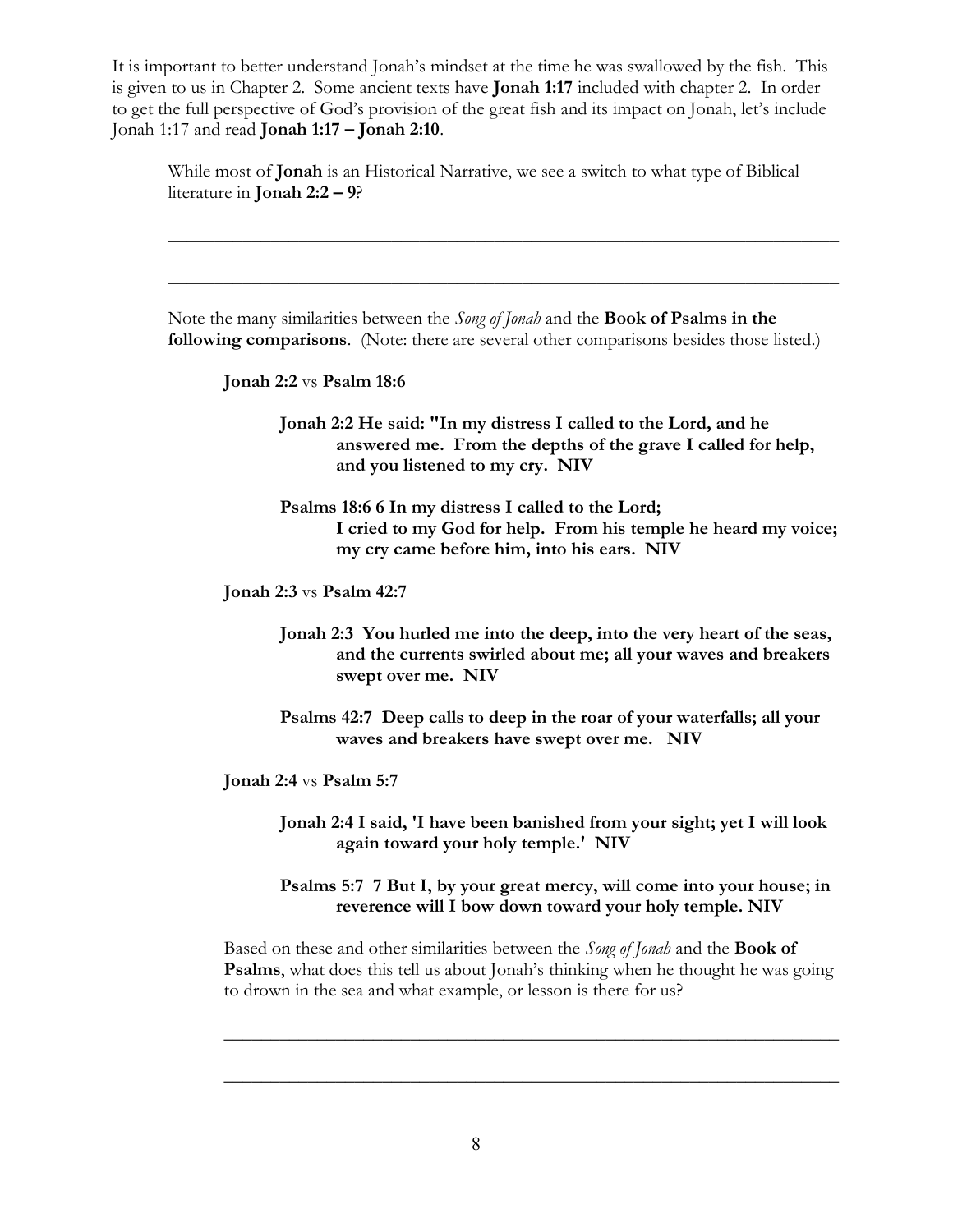What does Jonah's use of the Psalms say about the canonicity of the Psalms and the development of the Canon of the Old Testament?

 $\overline{\phantom{a}}$  , and the contract of the contract of the contract of the contract of the contract of the contract of the contract of the contract of the contract of the contract of the contract of the contract of the contrac

Note again **Jonah 2:4 & 7**. What is the significance of Jonah or the Psalmist remembering or "looking toward God's "holy temple"?

 $\overline{\phantom{a}}$  , and the contract of the contract of the contract of the contract of the contract of the contract of the contract of the contract of the contract of the contract of the contract of the contract of the contrac

 $\overline{\phantom{a}}$  , and the contract of the contract of the contract of the contract of the contract of the contract of the contract of the contract of the contract of the contract of the contract of the contract of the contrac

What is the Christian equivalent to this?

Jonah 2:7 is the halfway mark of the book. What appears to happen to Jonah in this verse that fits with storytelling device?

As you read through the Song of Jonah, what part of a typical prayer is missing from Jonah's prayer? (Hint: think of the mnemonic device "ACTS" for the pattern of a prayer.)

 $\overline{\phantom{a}}$  , and the contract of the contract of the contract of the contract of the contract of the contract of the contract of the contract of the contract of the contract of the contract of the contract of the contrac

 $\overline{\phantom{a}}$  , and the contract of the contract of the contract of the contract of the contract of the contract of the contract of the contract of the contract of the contract of the contract of the contract of the contrac

CC-Jonah comments "The prophet is 'pro-life' when all is well and it is his life --- but 'prodeath' when Yahweh's ways are not his ways and it is the Ninevites that is spared. Some might say that Jonah has a fox-hole religion, or perhaps a deep sea o fish-belly religion…Like all OT and NT believers, Jonah is… 'Saint and sinner at the same time'."

 $\overline{\phantom{a}}$  , and the contract of the contract of the contract of the contract of the contract of the contract of the contract of the contract of the contract of the contract of the contract of the contract of the contrac

How are we the same as Jonah? \_\_\_\_\_\_\_\_\_\_\_\_\_\_\_\_\_\_\_\_\_\_\_\_\_\_\_\_\_\_\_\_\_\_\_\_\_\_\_\_

What is the irony in verse 8? (Hint: Who are the idol worshippers in the **Book of Jonah**?)

 $\overline{\phantom{a}}$  , and the contract of the contract of the contract of the contract of the contract of the contract of the contract of the contract of the contract of the contract of the contract of the contract of the contrac

In verse 9 we read Jonah's proclamation that "Salvation comes from the Lord." What is the irony here considering who Jonah's attitude toward who should receive the Lord's salvation?

 $\overline{\phantom{a}}$  , and the contract of the contract of the contract of the contract of the contract of the contract of the contract of the contract of the contract of the contract of the contract of the contract of the contrac

 $\overline{\phantom{a}}$  , and the contract of the contract of the contract of the contract of the contract of the contract of the contract of the contract of the contract of the contract of the contract of the contract of the contrac

 $\overline{\phantom{a}}$  , and the contract of the contract of the contract of the contract of the contract of the contract of the contract of the contract of the contract of the contract of the contract of the contract of the contrac

What is God's response to Jonah's prayer and why do you think He responds to Jonah's prayer in the way that He does?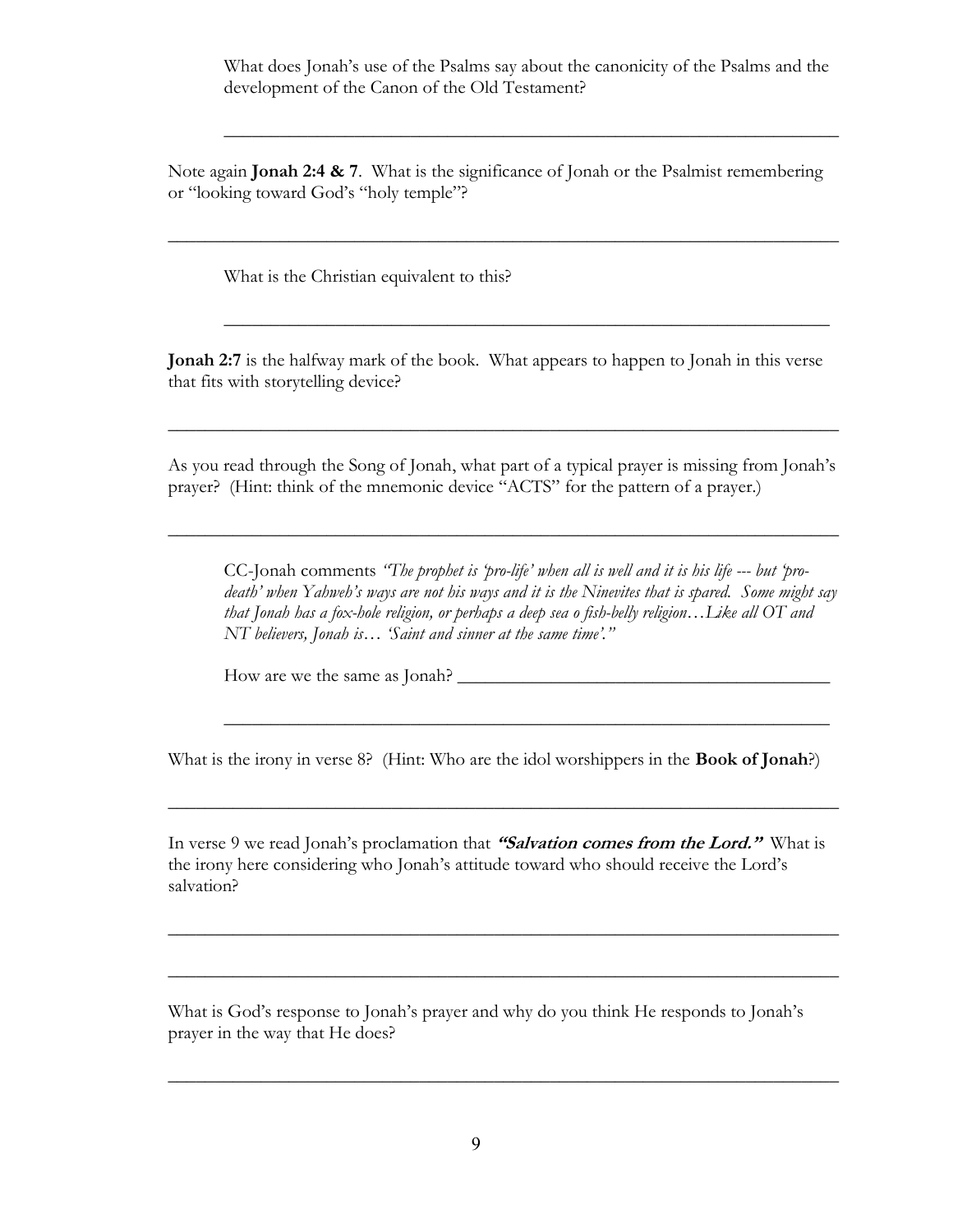When looking at Jonah's attitude before he was swallowed by the fish and then Jonah's subsequent attitude and prayer, what can we learn about our own prayer life?

 $\overline{\phantom{a}}$  , and the contract of the contract of the contract of the contract of the contract of the contract of the contract of the contract of the contract of the contract of the contract of the contract of the contrac

 $\overline{\phantom{a}}$  , and the contract of the contract of the contract of the contract of the contract of the contract of the contract of the contract of the contract of the contract of the contract of the contract of the contrac

In effect, what does this great fish effectively become or symbolize in NT theology?

CC-Jonah comments "The verb 'vomit' [in Hebrew] is dramatic. We might imagine the prophet being thrown out of the fish's mouth or even walking out. The narrator does not say that the fish spat Jonah out or even coughed him up. Undoubtedly, the fish spews Jonah out in obedience to the Word of Yahweh, but the word 'vomit' suggests the fish's repugnance towards Jonah."

 $\overline{\phantom{a}}$  , and the contract of the contract of the contract of the contract of the contract of the contract of the contract of the contract of the contract of the contract of the contract of the contract of the contrac

How do you respond to those who question Jonah being swallowed by a "whale" and living in it for three days and three nights?

 $\overline{\phantom{a}}$  , and the contract of the contract of the contract of the contract of the contract of the contract of the contract of the contract of the contract of the contract of the contract of the contract of the contrac

 $\overline{\phantom{a}}$  , and the contract of the contract of the contract of the contract of the contract of the contract of the contract of the contract of the contract of the contract of the contract of the contract of the contrac

# A Brief Aside to look at The Sign of Jonah

Compare again Luke  $11:29 - 32$  to Matthew  $12:38 - 42$ . These texts approach or explain "The Sign of Jonah" in different ways. What is "The Sign of Jonah"?

 $\overline{\phantom{a}}$  , and the contract of the contract of the contract of the contract of the contract of the contract of the contract of the contract of the contract of the contract of the contract of the contract of the contrac

 $\overline{\phantom{a}}$  , and the contract of the contract of the contract of the contract of the contract of the contract of the contract of the contract of the contract of the contract of the contract of the contract of the contrac

 $\overline{\phantom{a}}$  , and the contract of the contract of the contract of the contract of the contract of the contract of the contract of the contract of the contract of the contract of the contract of the contract of the contrac

Some argue that "The Sign of Jonah" is the Resurrection. They compare Jonah being vomited onto the shore to Jesus rising from the dead. How would you argue against that?

### The Story Continues: Jonah 3 & 4

### Read **Jonah 3:1 – 2**.

Considering Jonah's disobedience the first time, what is missing from God's words the second time?

 $\overline{\phantom{a}}$  , and the contract of the contract of the contract of the contract of the contract of the contract of the contract of the contract of the contract of the contract of the contract of the contract of the contrac

 $\overline{\phantom{a}}$  , and the contract of the contract of the contract of the contract of the contract of the contract of the contract of the contract of the contract of the contract of the contract of the contract of the contrac

What is the message for us when we fail in our mission?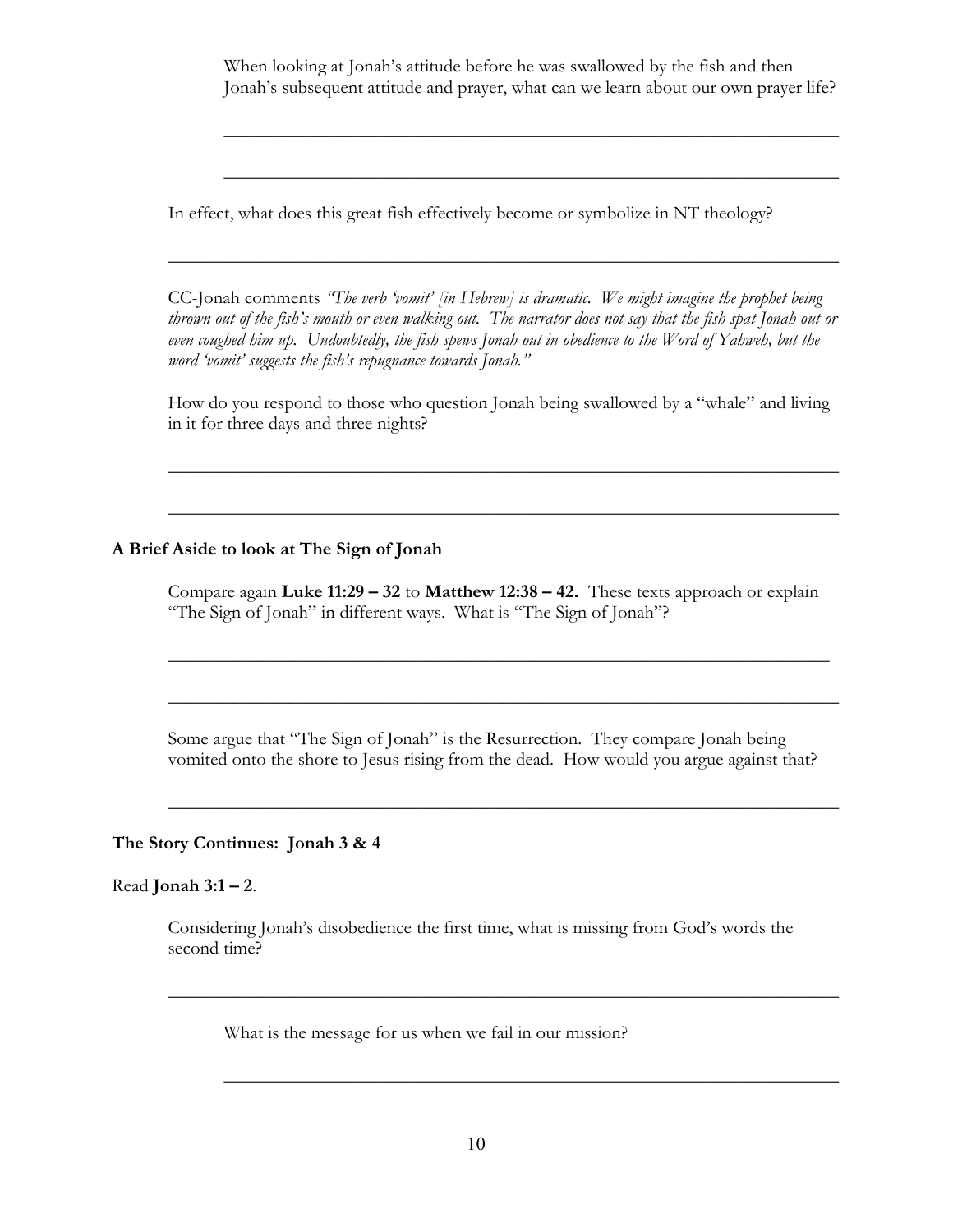## Read Jonah 3:3 – 10.

Dr. Lessing in CC-Jonah points out that "There has been considerable debate about the "a walk of three days". According to CC-Jonah:

Excavations have revealed that at the height of Nineveh's size and influence as capital of the Assyrian Empire during the seventh century  $|B.C.|$ , it occupied an area of some 1850 acres. The width of its broadest part was approximately three miles, and it walls measured approximately 7.75 mile…in circumference. That of course would not require a three-day journey..."

However, many have proposed that the Bible is referencing the region of Nineveh similar to what was described in Genesis  $10:11 - 12$ . It is important to note that the city of Nineveh was not yet declared the capital of Assyria. That occurred in about 700 BC under King Sennacherib. Some have proposed that it took three days to properly preach across the city while others hold that the Bible is describing an area of influence similar to a "Greater Metropolitan Area" concept.

 $\overline{\phantom{a}}$  , and the contract of the contract of the contract of the contract of the contract of the contract of the contract of the contract of the contract of the contract of the contract of the contract of the contrac

 $\overline{\phantom{a}}$  , and the contract of the contract of the contract of the contract of the contract of the contract of the contract of the contract of the contract of the contract of the contract of the contract of the contrac

 $\overline{\phantom{a}}$  , and the contract of the contract of the contract of the contract of the contract of the contract of the contract of the contract of the contract of the contract of the contract of the contract of the contrac

 $\overline{\phantom{a}}$  , and the contract of the contract of the contract of the contract of the contract of the contract of the contract of the contract of the contract of the contract of the contract of the contract of the contrac

Why is the discussion about "a walk of three days" relevant or important?

What do you think of Jonah's sermon in verse 4?

What is the significance of "forty" in the Bible? What other examples can you recall?

How might the phrase "Nineveh will be overturned" have a double entendre?

Considering Jonah's attitude and that he was a foreign, if not enemy, Jewish prophet, why do you think the people repented?

 $\overline{\phantom{a}}$  , and the contract of the contract of the contract of the contract of the contract of the contract of the contract of the contract of the contract of the contract of the contract of the contract of the contrac

 $\overline{\phantom{a}}$  , and the contract of the contract of the contract of the contract of the contract of the contract of the contract of the contract of the contract of the contract of the contract of the contract of the contrac

 $\overline{\phantom{a}}$  , and the contract of the contract of the contract of the contract of the contract of the contract of the contract of the contract of the contract of the contract of the contract of the contract of the contrac

 $\overline{\phantom{a}}$  , and the contract of the contract of the contract of the contract of the contract of the contract of the contract of the contract of the contract of the contract of the contract of the contract of the contrac

What message(s) is(are) there for us in this?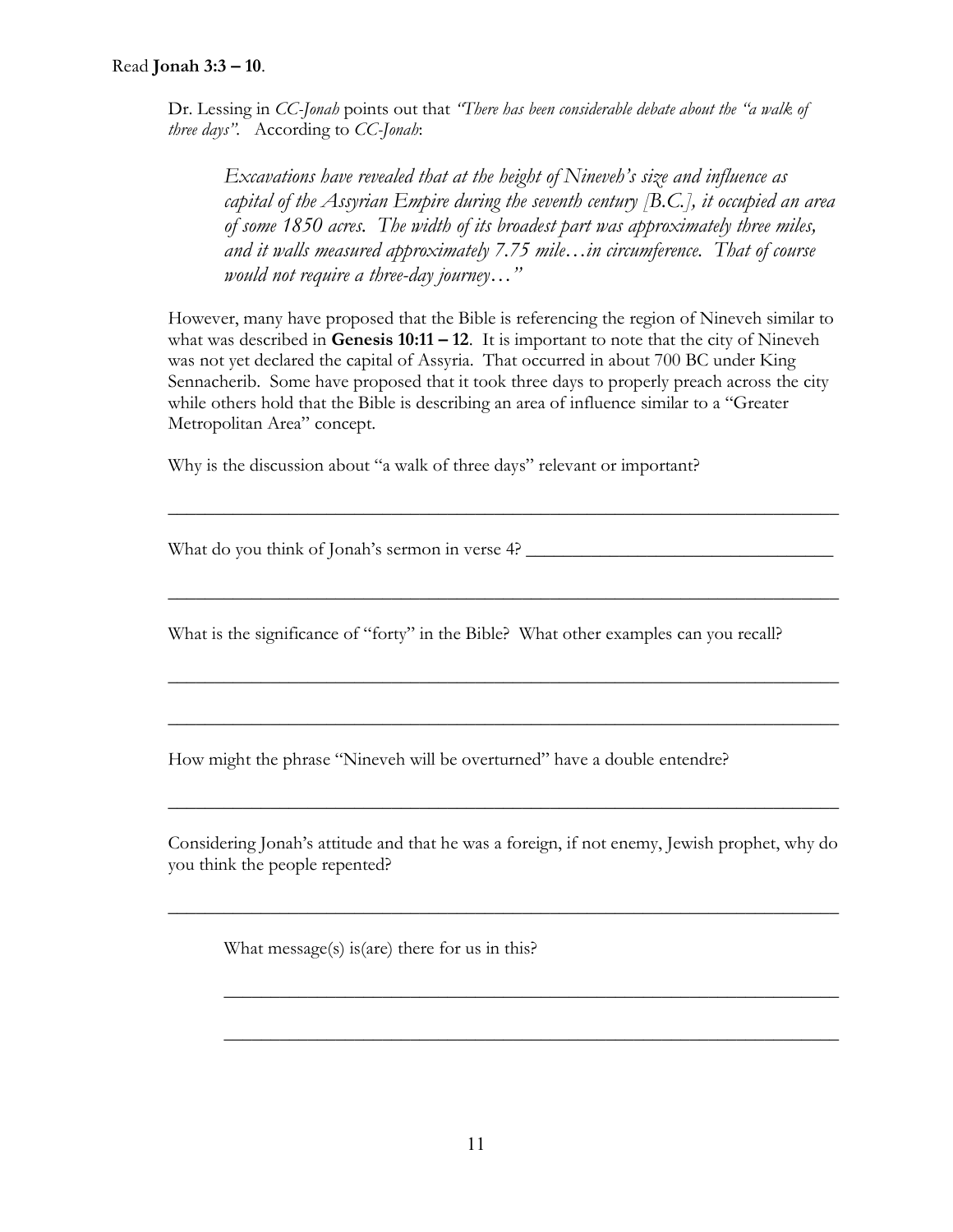Dr. Lessing notes the following in *CC-Jonah*:

"Donald Wiseman argues for the possibility that a cosmic sign could have facilitated Nineveh's repentance. He notes that the occurrence of a total solar eclipse on June 15, 763 BC, during the reign of the Assyrian King Assur-dan III (772-755 BC), a contemporary of the Israelite king Jeroboam II (ca. 786-746 BC), to whom Jonah ministered (2 Kings 14:25). Wiseman cites Ninevite versions of omen texts from the series "Enuma Anu Enlil" that predict the calamities that might happen following such an eclipse: 'The king will die, rain from heaven will flood the land. There will be famine.' And, 'A deity will strike the king and fire consume the land'…In Assyrian religion, solar eclipses and also earthquakes were taken as signs of divine anger. Wiseman notes a record of an earthquake occurring during the reign of Assur-dan, although it is unclear whether this is the same Assur-dan as the one referred to above."

Does this affect your answer on why do you think the people and the king repented? Why or why not?

 $\overline{\phantom{a}}$  , and the contract of the contract of the contract of the contract of the contract of the contract of the contract of the contract of the contract of the contract of the contract of the contract of the contrac

 $\overline{\phantom{a}}$  , and the contract of the contract of the contract of the contract of the contract of the contract of the contract of the contract of the contract of the contract of the contract of the contract of the contrac

How do the words of Jesus in Matthew 12:41 and Luke 11:32 confirm the true repentance of the people of Nineveh at the time Jonah preached to them?

 $\overline{\phantom{a}}$  , and the contract of the contract of the contract of the contract of the contract of the contract of the contract of the contract of the contract of the contract of the contract of the contract of the contrac

 $\overline{\phantom{a}}$  , and the contract of the contract of the contract of the contract of the contract of the contract of the contract of the contract of the contract of the contract of the contract of the contract of the contrac

Compare **Jonah 3:9 – 10** to the story of Kind David just after he had committed adultery and murder in  $2$  Samuel  $12:13 - 22$ . Note the similarity of the repentance of King David (the believing Jew) to the King of Nineveh (the pagan gentile). What hope in God did each have?

 $\overline{\phantom{a}}$  , and the contract of the contract of the contract of the contract of the contract of the contract of the contract of the contract of the contract of the contract of the contract of the contract of the contrac

Why do you think God answered King David's prayer differently than the King of Nineveh's and what is(are) the message(s) for us?

 $\overline{\phantom{a}}$  , and the contract of the contract of the contract of the contract of the contract of the contract of the contract of the contract of the contract of the contract of the contract of the contract of the contrac

 $\overline{\phantom{a}}$  , and the contract of the contract of the contract of the contract of the contract of the contract of the contract of the contract of the contract of the contract of the contract of the contract of the contrac

How would God's people of the day (the Jews in Judah and Israel) have likely reacted had the outcome of the stories of King David and the King of Nineveh been reversed?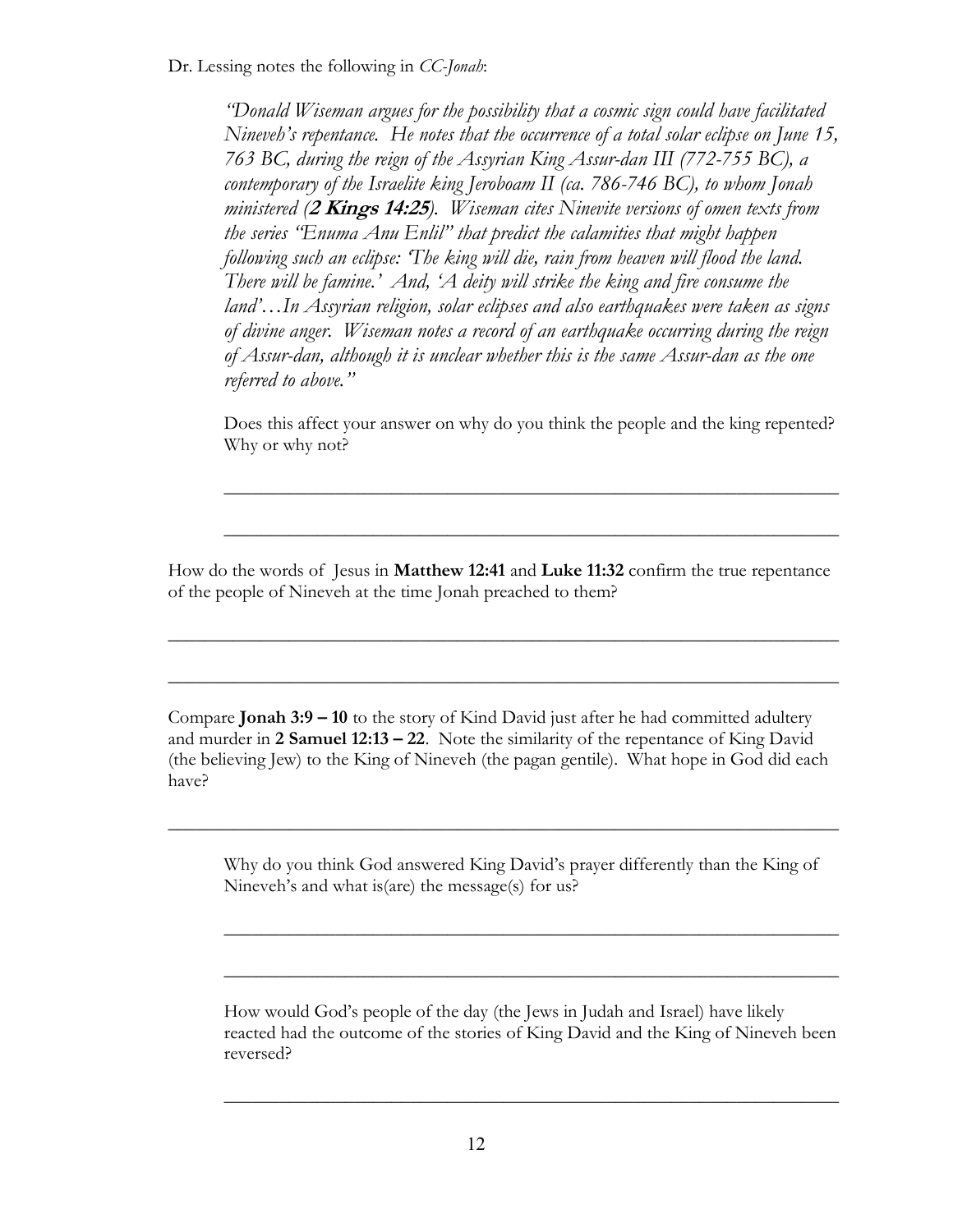Would it not give us greater comfort and encouragement had God acted to "take care of His own", King David? So what is the message for us?

 $\overline{\phantom{a}}$  , and the contract of the contract of the contract of the contract of the contract of the contract of the contract of the contract of the contract of the contract of the contract of the contract of the contrac

 $\overline{\phantom{a}}$  , and the contract of the contract of the contract of the contract of the contract of the contract of the contract of the contract of the contract of the contract of the contract of the contract of the contrac

 $\overline{\phantom{a}}$  , and the contract of the contract of the contract of the contract of the contract of the contract of the contract of the contract of the contract of the contract of the contract of the contract of the contrac

How is this indirect evidence that the Bible is of God not men?

Compare Jonah 3:10 to Exodus  $32:3 - 14$ . How do we explain that God is said to have changed His mind? See also Malachi 3:6 and Numbers 23:19.

 $\overline{\phantom{a}}$  , and the contract of the contract of the contract of the contract of the contract of the contract of the contract of the contract of the contract of the contract of the contract of the contract of the contrac

 $\overline{\phantom{a}}$  , and the contract of the contract of the contract of the contract of the contract of the contract of the contract of the contract of the contract of the contract of the contract of the contract of the contrac

 $\overline{\phantom{a}}$  , and the contract of the contract of the contract of the contract of the contract of the contract of the contract of the contract of the contract of the contract of the contract of the contract of the contrac

When it comes to the verses that describe God changing his mind or repenting, much of the controversy stems from the interpretation/translation of the Hebrew verb stem that can be translated in different ways that describes God as "repenting", "changing His mind", "turning", etc. This Hebrew verb has given trouble to translators beginning with the Septuagint going forward. Most theologians over the last 200 years have generally ignored/avoided the controversy. Dr. Lessing in CC-Jonah further explains this Hebrew word as follows:

"The essence of the verb seems to be the reversal of a decision or verdict as well as a change in disposition toward the people. Hans Walter Hoff suggests that 'to repent...designates a change of mind prompted by the emotions, a turning away from an earlier decision on the part of someone deeply moved.' Thus, the word includes not only a change of attitude, but a reversal in action toward people who themselves have changed."

Looking at this explanation requires that God have emotions. Does God have emotions and what proof can you give to back up that position?

 $\frac{1}{2}$  ,  $\frac{1}{2}$  ,  $\frac{1}{2}$  ,  $\frac{1}{2}$  ,  $\frac{1}{2}$  ,  $\frac{1}{2}$  ,  $\frac{1}{2}$  ,  $\frac{1}{2}$  ,  $\frac{1}{2}$  ,  $\frac{1}{2}$  ,  $\frac{1}{2}$  ,  $\frac{1}{2}$  ,  $\frac{1}{2}$  ,  $\frac{1}{2}$  ,  $\frac{1}{2}$  ,  $\frac{1}{2}$  ,  $\frac{1}{2}$  ,  $\frac{1}{2}$  ,  $\frac{1$ 

 $\overline{\phantom{a}}$  , and the contract of the contract of the contract of the contract of the contract of the contract of the contract of the contract of the contract of the contract of the contract of the contract of the contrac

 $\frac{1}{2}$  ,  $\frac{1}{2}$  ,  $\frac{1}{2}$  ,  $\frac{1}{2}$  ,  $\frac{1}{2}$  ,  $\frac{1}{2}$  ,  $\frac{1}{2}$  ,  $\frac{1}{2}$  ,  $\frac{1}{2}$  ,  $\frac{1}{2}$  ,  $\frac{1}{2}$  ,  $\frac{1}{2}$  ,  $\frac{1}{2}$  ,  $\frac{1}{2}$  ,  $\frac{1}{2}$  ,  $\frac{1}{2}$  ,  $\frac{1}{2}$  ,  $\frac{1}{2}$  ,  $\frac{1$ 

How are God's emotions different from ours?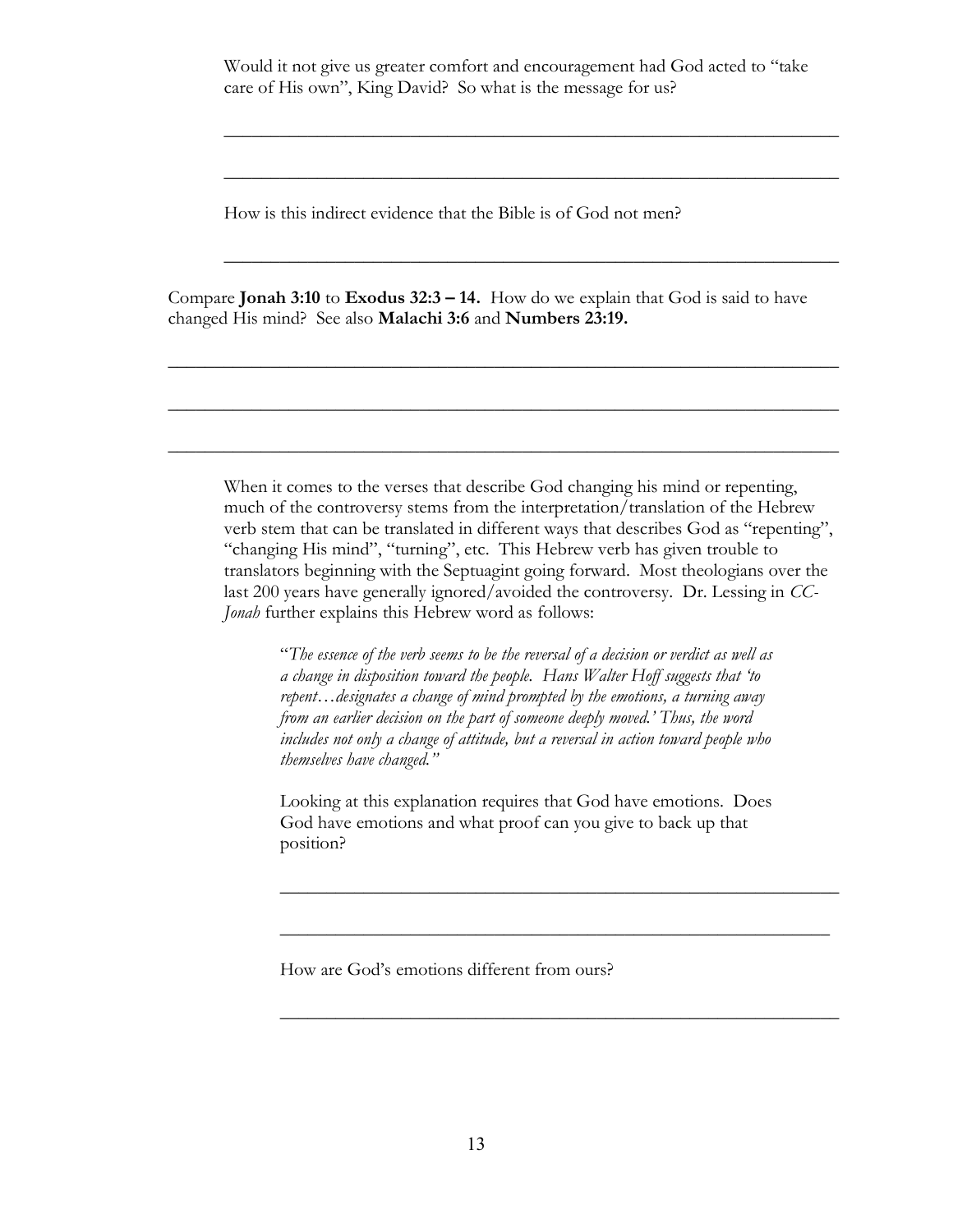Jonah 3:10 and Exodus 32:12 are the only two places in the Bible where God both turns away fierceness of His anger and changes his verdict about evil. In one instance he does this for his chosen people, Israel, and in the second he does this for the Gentile pagans in Nineveh. What is the significance of this theologically and for us personally?

 $\overline{\phantom{a}}$  , and the contract of the contract of the contract of the contract of the contract of the contract of the contract of the contract of the contract of the contract of the contract of the contract of the contrac

\_\_\_\_\_\_\_\_\_\_\_\_\_\_\_\_\_\_\_\_\_\_\_\_\_\_\_\_\_\_\_\_\_\_\_\_\_\_\_\_\_\_\_\_\_\_\_\_\_\_\_\_\_\_\_\_\_\_\_\_\_\_\_\_\_\_

### Chapter 4 – The Unusual Conclusion to the Book of Jonah

#### Read **Jonah 4:1 – 3**.

What is the source of Jonah's anger and how is that source a god to him?

One commentator describes Jonah as being "double-minded" by putting his god ahead of the one true God and references **James 1:5 – 8**. What are your thoughts on this and how do we do the same thing?

 $\overline{\phantom{a}}$  , and the contract of the contract of the contract of the contract of the contract of the contract of the contract of the contract of the contract of the contract of the contract of the contract of the contrac

 $\overline{\phantom{a}}$  , and the contract of the contract of the contract of the contract of the contract of the contract of the contract of the contract of the contract of the contract of the contract of the contract of the contrac

 $\overline{\phantom{a}}$  , and the contract of the contract of the contract of the contract of the contract of the contract of the contract of the contract of the contract of the contract of the contract of the contract of the contrac

What does Jonah not understand about God's grace and what is the irony in that when you compare what happened to Jonah with the great fish?

 $\overline{\phantom{a}}$  , and the contract of the contract of the contract of the contract of the contract of the contract of the contract of the contract of the contract of the contract of the contract of the contract of the contrac

 $\overline{\phantom{a}}$  , and the contract of the contract of the contract of the contract of the contract of the contract of the contract of the contract of the contract of the contract of the contract of the contract of the contrac

#### Read Jonah 4:4 – 11.

What is significant about how God responds to Jonah being angry with Him and Jonah's prayer to die?

 $\overline{\phantom{a}}$  , and the contract of the contract of the contract of the contract of the contract of the contract of the contract of the contract of the contract of the contract of the contract of the contract of the contrac

 $\overline{\phantom{a}}$  , and the contract of the contract of the contract of the contract of the contract of the contract of the contract of the contract of the contract of the contract of the contract of the contract of the contrac

 $\overline{\phantom{a}}$  , and the contract of the contract of the contract of the contract of the contract of the contract of the contract of the contract of the contract of the contract of the contract of the contract of the contrac

 $\overline{\phantom{a}}$  , and the contract of the contract of the contract of the contract of the contract of the contract of the contract of the contract of the contract of the contract of the contract of the contract of the contrac

How does Jonah "respond" to God's question and how do we do the same thing?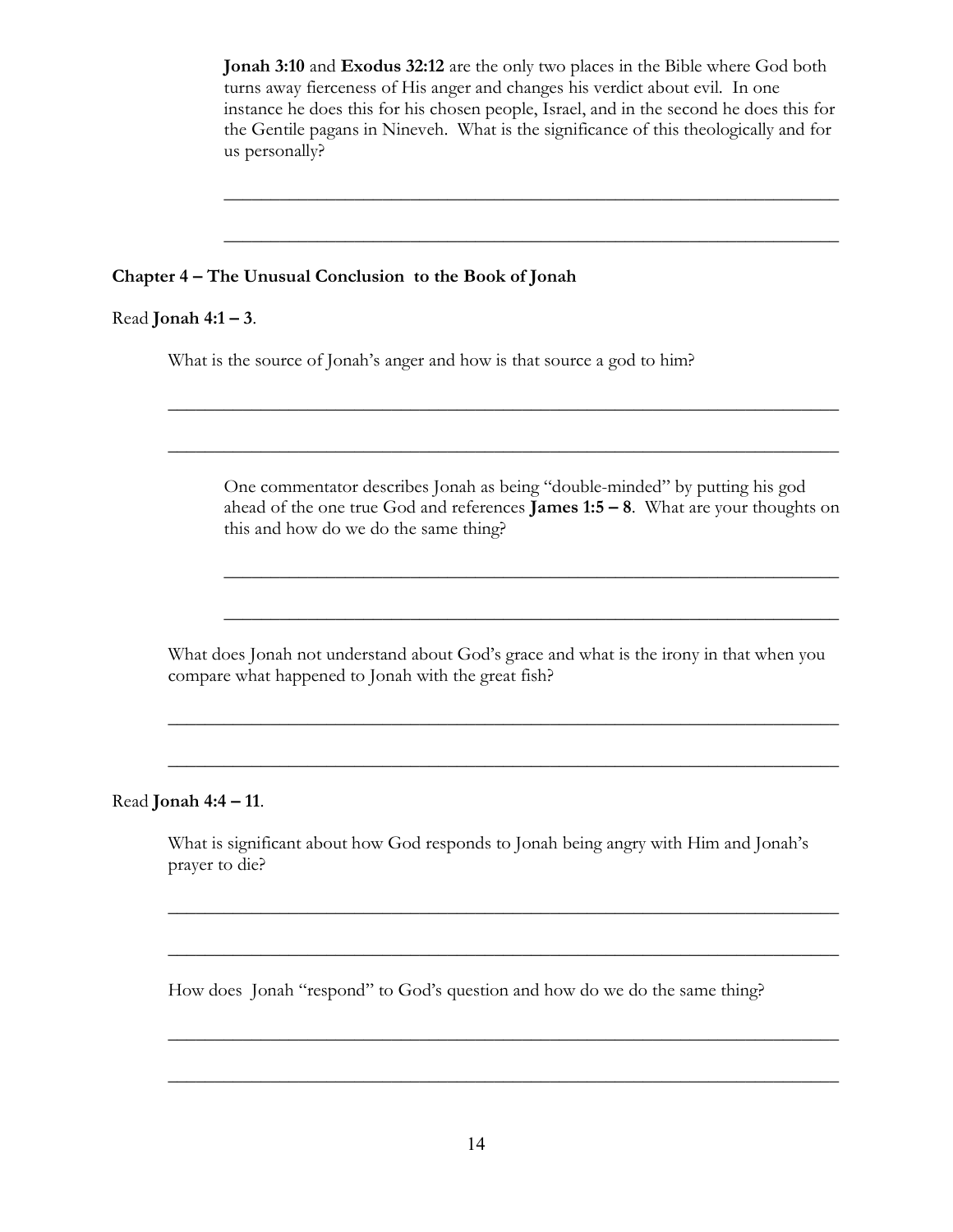Why does Jonah go out and build a shelter east of the city? What do you think is going through his mind?

The same Hebrew word that is translated "provided" or "appointed" in verses 6, 7, and 8 regarding the vine, worm, and wind, is the same word used to describe the great fish that God "provided" or "appointed" to swallow Jonah. What could this imply about the nature of all four entities and help answer skeptics accusations about how these things occurred?

 $\overline{\phantom{a}}$  , and the contract of the contract of the contract of the contract of the contract of the contract of the contract of the contract of the contract of the contract of the contract of the contract of the contrac

 $\overline{\phantom{a}}$  , and the contract of the contract of the contract of the contract of the contract of the contract of the contract of the contract of the contract of the contract of the contract of the contract of the contrac

 $\overline{\phantom{a}}$  , and the contract of the contract of the contract of the contract of the contract of the contract of the contract of the contract of the contract of the contract of the contract of the contract of the contrac

 $\overline{\phantom{a}}$  , and the contract of the contract of the contract of the contract of the contract of the contract of the contract of the contract of the contract of the contract of the contract of the contract of the contrac

 $\overline{\phantom{a}}$  , and the contract of the contract of the contract of the contract of the contract of the contract of the contract of the contract of the contract of the contract of the contract of the contract of the contrac

 $\overline{\phantom{a}}$  , and the contract of the contract of the contract of the contract of the contract of the contract of the contract of the contract of the contract of the contract of the contract of the contract of the contrac

What is God doing in these "provisions" or "appointments" in verses 6-9? What is His goal?

Dr. Lessing in *CC-Jonah* comments about how the Hebrew for "God" changes in this chapter as follows:

There is a subtle change in the use of divine names at this point. In  $4:2-3$ Jonah prays to 'Yahweh' and 'Yahweh' replies in 4:4. But in 4:6 it is 'Yahweh Elohim/God' who provides the qiqayon plant, and it is simply 'Elohim/(the) God' in the object lessons of 4:7-8 and who speaks in 4:9. Then again it is 'Yahweh' who speaks in  $4:10-11$ . These changes indicate that with the three provisions in  $4,6 - 8$  (the plant, the worm, and the wind), Jonah is moving farther away from 'Yaweh', the covenant name of Israel's gracious God..."

How does this apply to what is happening within liberal/mainstream Christian denominations that more and more deny the faith based on the Bible?

 $\overline{\phantom{a}}$  , and the contract of the contract of the contract of the contract of the contract of the contract of the contract of the contract of the contract of the contract of the contract of the contract of the contrac

 $\overline{\phantom{a}}$  , and the contract of the contract of the contract of the contract of the contract of the contract of the contract of the contract of the contract of the contract of the contract of the contract of the contrac

 $\overline{\phantom{a}}$  , and the contract of the contract of the contract of the contract of the contract of the contract of the contract of the contract of the contract of the contract of the contract of the contract of the contrac

 $\overline{\phantom{a}}$  , and the contract of the contract of the contract of the contract of the contract of the contract of the contract of the contract of the contract of the contract of the contract of the contract of the contrac

What is different about Jonah's appeal to die in verse  $3$  from verses  $8 - 9$ ?